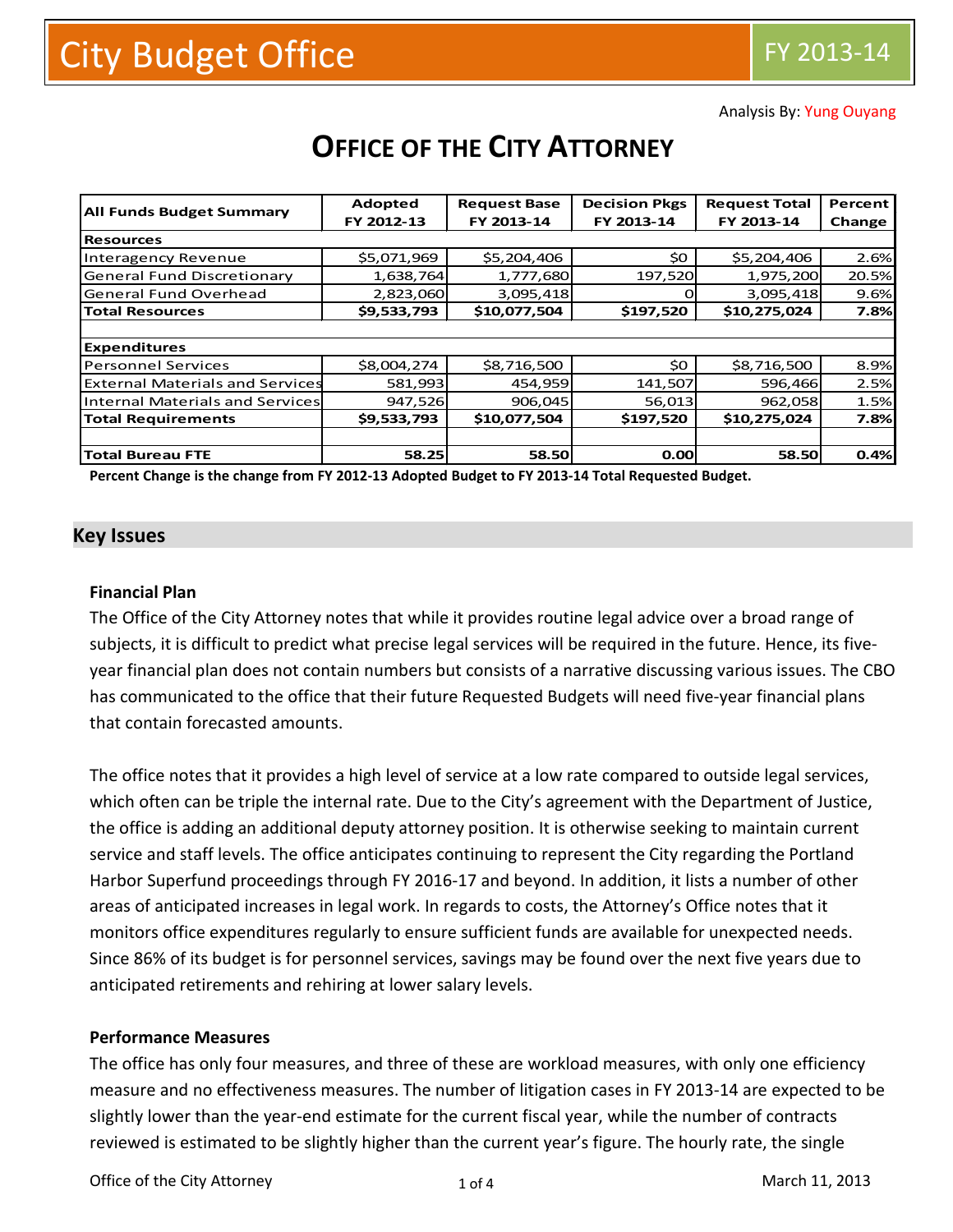efficiency measure used by the office, is estimated to be \$164 if the full 10% is added back to the office's budget, but only about \$161 at the 90% funding level. The year-end rate for this year is estimated to be \$160.

## **City Hall Space Issues**

Since 2006, the Attorney's Office has been experiencing office space issues, and by the following year, the office had already taken many steps to create more space for staff, including reducing cubicle sizes, converting rooms designated for other purposes into offices, etc. The office is even more crowded today, with filing cabinets lining the hallways in City Hall. A study conducted by an outside consultant in 2008 identified four options which all involved the Attorney's Office expanding into the space currently occupied by Government Relations. In FY 2011-12, the office budgeted an additional \$36,000 for rent, but the other City Hall tenants involved did not agree to move. The unspent rent was therefore carried over into the current fiscal year, with the office budgeting an additional \$39,000 for rent. Now that Treasury has vacated the building, OMF Facilities has assured the office that additional space will become available later this fiscal year, and the office is waiting for action to be taken on the matter.

## **Decision Package Analysis & Recommendations**

## **City Attorney Add Back, AT\_02, \$141,507**

The following table shows the various external materials and services (EMS) line items that the Attorney's Office is requesting in order to achieve the full 100% current service level of funding from the General Fund (not counting the OMF IAs).

| Line Item                 | Amount  |
|---------------------------|---------|
| Repairs/Maintenance       | 18,000  |
| Law clerks                | 12,520  |
| Office supplies           | 55,000  |
| <b>Operating supplies</b> | 12,000  |
| <b>Education</b>          | 20,000  |
| Local Travel              | 3,000   |
| Out of town travel        | 9,013   |
| Miscellaneous             | 11,974  |
| Total                     | 141,507 |

The CBO is not recommending that any part of the request be funded at this time due to the lack of discretionary resources. However, if the City is able to find additional resources in the future, CBO recommends that the line items for law clerks, education, and out-of-town travel be re-funded, amounting to \$41,533, or about 1.7% of the bureau's General Fund discretionary CAL base. Clerks perform research that would otherwise have to be done by attorneys, and this allows the attorneys to handle more complex matters and provide faster response to requests. The office estimates that a \$20,000 reduction to funding for clerks is equivalent to 1,200 hours of work lost.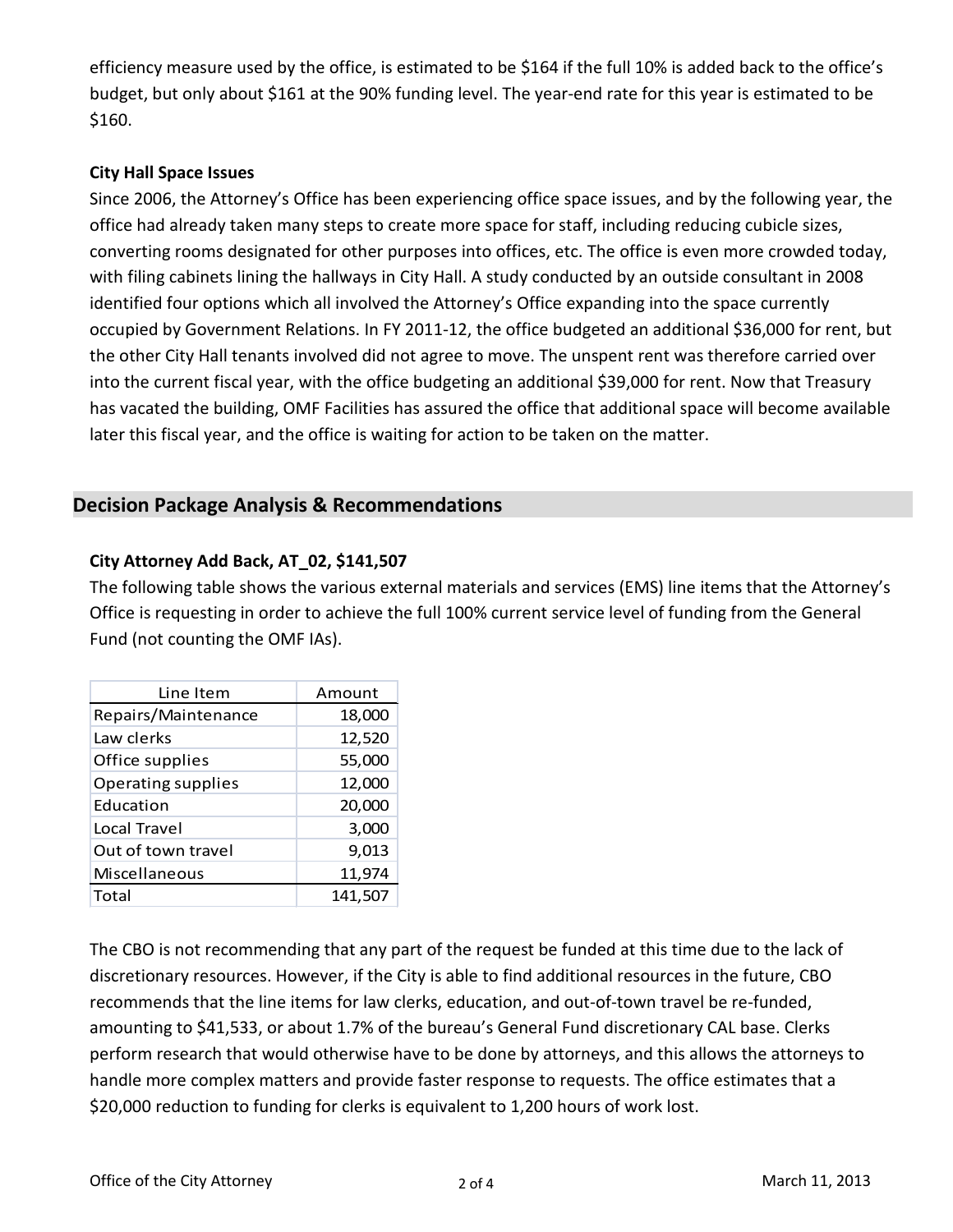Furthermore, the funding of education is necessary to achieve lower costs for legal advice for the City. When the attorneys are kept up-to-date on legal matters on a variety of subjects, it reduces the need to consult significantly more expensive outside counsel. The out-of-town travel costs are necessary for the attorneys to acquire training and education, as some of it is provided out-of-state. However, CBO believes that the office should be able to perform at prior year service levels without the funding in the request, since underspending in EMS has averaged about \$138,000 over the last three years. Thus, CBO believes that the office should be able to manage its spending and internally fund the law clerks, education, and out-of-town travel that it needs.

| <b>EMS</b>     | 2010       | 2011       | 2012       | Average    |
|----------------|------------|------------|------------|------------|
| Budget         | 414,270.00 | 510,463.00 | 628,946.00 | 517,893.00 |
| <b>Actuals</b> | 370,643.96 | 386,043.04 | 384.178.94 | 380,288.65 |
| Under/Over     | 43,626.04  | 124.419.96 | 244,767.06 | 137,604.35 |

*CBO Recommendation: \$0*

### **OMF IA Add-Backs, \$56,013**

As per budget direction, the Office of Management and Finance (OMF) internal service funds were asked to submit 90% of their current service level (CSL) budgets as their base and add packages to restore funding up to 100% of CSL. Bureaus were directed to match the OMF add-back packages with a single decision package. The table below outlines the total requested add-backs by service provider.

| <b>OMF Service</b>         | Amount |
|----------------------------|--------|
| CityFleet                  |        |
| Debt Management            |        |
| <b>EBS Services</b>        | 4,939  |
| <b>Facilities Services</b> | 27,113 |
| Printing & Distribution    |        |
| <b>Risk Management</b>     | 4,242  |
| <b>Technology Services</b> | 19,719 |
| <b>Total impact</b>        | 56,013 |

In response to add-backs recommended in the OMF budget analysis, the CBO recommends \$2,539 in General Fund discretionary support to fund these packages. A full discussion of all of the OMF packages may be found in the OMF budget analysis.

*CBO Recommendation: \$2,539*